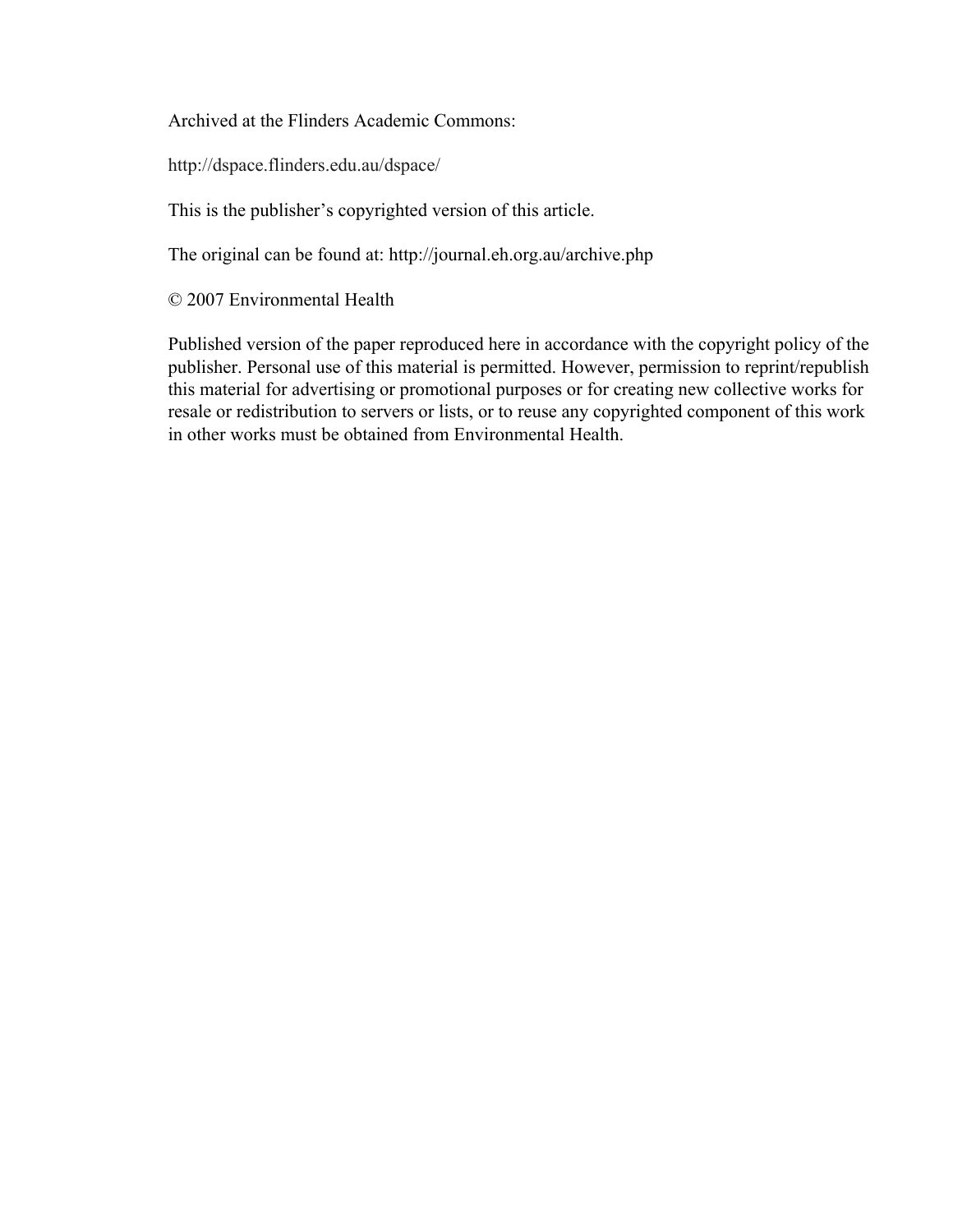# **Legionella and Protozoa in Cooling Towers: Implications for Public Health and Chemical Control**

**Michelle Critchley1 and Richard Bentham2**

# *1 CSIRO Manufacturing and Materials Technology, Clayton, Victoria, & 2 Department of Environmental Health, Flinders University of South Australia*

*In recent years, technical and regulatory controls on the operation and maintenance of cooling towers within Australia have increased. Chemical treatments for microbial control have primarily focused on effects against bacteria and in some instances, specifically on* Legionella*. There is strong evidence to suggest that the presence of protozoa contributes significantly to the survival of Legionella in cooling towers and might be an important consideration for health risk management strategies.*

**Key words:** *Amoebae; Biocides; Cooling Towers;* Legionella*; Protozoa* 

The presence of *Legionella* in cooling towers has long been associated with outbreaks of disease. This was recently demonstrated by the Melbourne Aquarium outbreak in 2000 where 125 cases of Legionnaires' disease and four deaths were reported (Greig et al. 2004). Protozoa are likely to contribute to the survival of *Legionella* in cooling towers and their control has been proposed as a major method for minimising *Legionella* proliferation (Fields et al. 2002). However, the microbial ecology of cooling towers is complex, and requirements for effective protozoan control strategies are not fully understood.

## **Cooling Tower Operation**

Cooling towers are designed to cool water and dissipate heat to the environment and are often associated with air conditioning, refrigeration systems and other large plant. In typical operation, warm water from a heat exchanger is sprayed into the top of a large chamber over packing material known as fill. The water droplets partially evaporate and lose heat to the surrounding air by conduction and convection as they fall through the tower. The water collects in the basin where it can be recirculated to the heat load. Typical water temperatures in

cooling towers range from 25°C in cool areas to up to 35°C at heat exchange surfaces. The constant fall of water through the fill creates aerosol, of which, a proportion is lost from the cooling tower through 'drift'. Drift will contain any bacteria, and any organic and inorganic material present in the water. The transmission of aerosol over distances of up to 12km from cooling devices has been reported (Nguyen et al. 2006). The loss of aerosols as drift is minimised by the installation of 'drift eliminators', which are required to minimise drift loss to less than 0.002% of the circulating flow rate, as required by AS/NZS 3666.1 (AZ/NZS 2002). The continual evaporation also results in a constantly increasing salt concentration, controlled by running water off from the tower, known as the 'bleed' or 'blow down', and replacing it from the mains supply. One disadvantage of this process is the loss and dilution of chemicals for water treatment such as biocides, corrosion and scale inhibitors.

## **Microbial Colonisation of Cooling Towers**

Micro-organisms enter cooling towers through the mains supply, the intake of air or during cooling tower construction.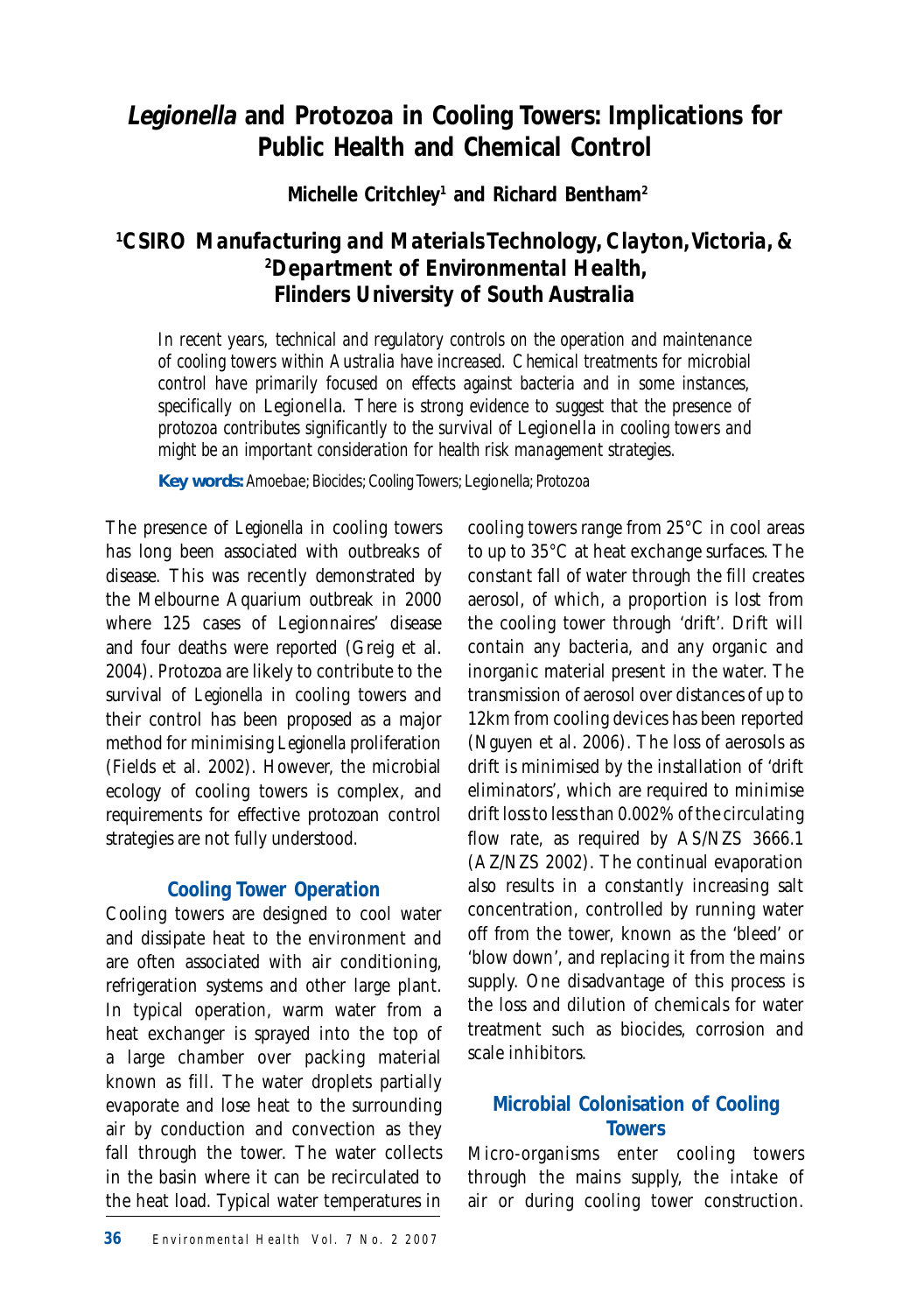The constant fall of water within cooling towers acts as an efficient 'air scrubber' and introduces large amounts of organic, inorganic particulates and micro-organisms. Within cooling towers, the elevated water temperatures, high humidity and large surface areas provide ideal conditions for the growth of micro-organisms. The extent of microbial colonisation is variable and dependent on many environmental factors. Temperature, pH, salinity and chemical additives have all been demonstrated to influence colonisation (Bentham 1993).

Micro-organisms present in cooling towers can be separated into two distinct but related populations. Firstly the microbial flora in the planktonic phase which may be transient or actively multiplying, and secondly the microbial flora in biofilm. The development of biofilm within cooling towers accounts for the persistence of micro-organisms on surfaces. Organisms present in biofilm contribute the majority of biomass within cooling towers. The extent of biofilm formation directly influences the extent of colonisation in the planktonic phase (Bentham et al. 1993). Biofilm facilitates the development of localised environmental conditions on surfaces that are extremely different from the planktonic phase (Donlan et al. 2002). More importantly, biofilm provides a mechanism that inhibits the penetration of biocides and other chemical treatments to the contained cells (Gilbert et al. 2001). This mechanism can also support the existence of microorganisms in environments where they might not normally survive.

Biofilm can readily detach from surfaces in response to water turbulence, changes in nutrient supply, chemical treatment, physical disturbances, microbial grazing and biological stimuli (Morgenroth & Wilderer 2000; Murga et al. 2001; Rice et al. 1999; Sawyer & Haermanowicz 1998). The detachment of biofilm provides microbial inocula for the circulating water phase and acts as a continuous seed. Biofilm detachment is actively promoted by intermittent cooling tower operation (Bentham & Broadbent 1993).

The types of micro-organisms found within cooling towers are diverse and include bacteria, algae, fungi, protozoa and viruses (Bentham 2000; La Scola et al. 2003; Shelton et al. 1994; Sungur & Cotuk 2005; Thomas et al. 2006). The majority are heterotrophic and require organic carbon as a nutrient and energy source. *Legionella* are commonly isolated from cooling towers and present significant implications for public health by their potential to cause disease (Fields et al. 2002).

## **Legionellae & Public Health**

*Legionella* are gram negative bacteria that are ubiquitous in aquatic environments (Fliermans et al. 1981). They are motile, nonspore forming, fermentative obligate aerobes, are generally rod shaped with an optimum temperature for multiplication between 35°C and 37°C, and optimum pH for growth of 6.9 (Fields et al. 2002; Wadowsky et al. 1995). *Legionella* utilise amino acids as a carbon source and on primary isolation, have an absolute requirement for L-cysteine (Tesh & Miller 1981). The growth of *Legionella* can be stimulated by the presence of small amounts of minerals including iron, zinc, manganese, potassium, magnesium and copper (Devos et al. 2005; States et al. 1985).

There are 59 species of *Legionella* formally identified, with over 70 different serotypes recognised. Seventeen of these species have been identified or implicated as causative agents of Legionellosis, including Legionnaires' disease and Pontiac fever (Little 2003). The mode of transmission of *Legionella* from cooling towers is through the inhalation of aerosolised organisms; for example, from the inhalation of cooling tower drift (Yu 1993). The person to person transmission of *Legionella* has never been documented. *Legionellae* are able to resist destruction by macrophages in the human lung, which significantly aids their pathogenicity. The virulence of *Legionella* varies widely between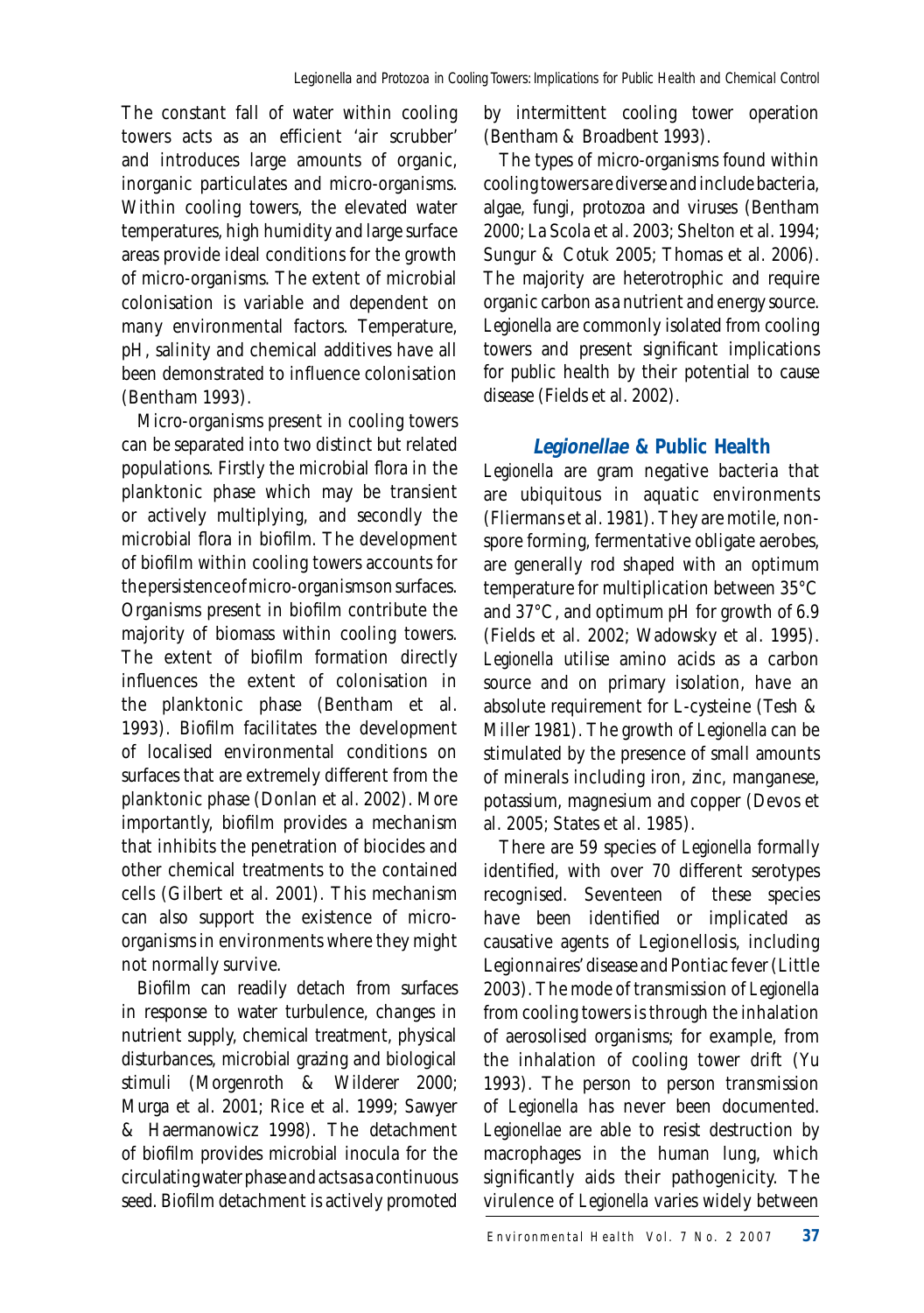the species, serogroups and strains (Yu et al. 2002). *Legionella pneumophila* is responsible for approximately 80% of cases of Legionnaires' disease and approximately 2-15 % of pneumonia cases requiring hospitalisation (Rusin et al. 1997). *L. pneumophila* has 16 serogroups identified, the majority of which are not associated with disease. *L. pneumophila* serogroup 1 is responsible for the majority of Legionellosis worldwide and is the primary causative agent of Legionnaires' disease (Yu et al. 2002). Disease from cooling towers is almost exclusively attributable to *L. pneumophila* serogroup 1 (Fields et al. 2002).

Legionnaires' disease is a severe pneumonia that might result in multi-organ failure. It was first described after an outbreak of pneumonia affecting 182 delegates at an American Legion conference in Philadelphia during 1976 (Fraser et al. 1977). The outbreak caused the deaths of 29 people and epidemiological investigations attributed the outbreak to *L. pneumophila.* Legionnaires' disease has an incubation period between 1 and 14 days (Little 2003). Clinical presentation of the disease ranges from mild respiratory symptoms to a severe atypical pneumonia. Early symptoms include coughs, headache, malaise and fever. With disease progression, these symptoms might be followed by neurological abnormalities, gastrointestinal symptoms, chest pain, respiratory distress and organ failure. Disease is more common in males, in adults over 50 years of age, in smokers, in people with a high alcohol intake, in the immunosuppressed and in those with existing pulmonary disease (Guiguet et al.1987; Little 2003; Marston et al. 1994).

Pontiac fever is a non-pneumonic infection also caused by respiratory exposure to Legionella. Symptoms are similar to influenza and might include fever, tiredness, myalgia, arthralgia, headache, cough, sore throat and nausea. Pontiac fever has an incubation period of between 5 and 66 hours, demonstrates a significantly higher attack rate, however, is self-limiting and those infected fully recover. Four species of *Legionella* have been implicated as the cause of Pontiac fever: *L. pneumophila, L. micdadei, L. feeleii* and *L. anisa* (Castor et al. 2005; Fields et al. 1990; Fields et al. 2001; Herwaldt et al. 1984). It has been postulated that Pontiac fever originates from a hypersensitivity pneumonitis due to the inhalation of *Legionella* cells, rather than to the actual infection (Rowbotham 1986).

## **Legionellosis in Australia**

In Australia, contaminated cooling towers are largely responsible for Legionellosis outbreaks. The Melbourne Aquarium was the largest outbreak of Legionnaires' disease in Australia to date (Greig et al. 2004). Over a 14-day period in April 2000, 125 cases of Legionnaires' disease occurred as a result of contamination of the Aquarium's cooling towers with *Legionella*. *Legionella* including *L. pneumophila* were reported at concentrations in the order of 10<sup>3</sup> - 10<sup>4</sup> cfu/mL. An estimated 95 people were hospitalised with the disease and four deaths resulted. During this period there were approximately 83,500 visitors to the newly opened Aquarium, equivalent to a crude attack rate of 0.13% (Greig et al. 2004). The Australian states with the highest notification rates of Legionellosis over the last three years include South Australia, Western Australia and Victoria (National Notifiable Disease Surveillance System [NNDSS] 2006). Notified cases of Legionnaires' disease in South Australia and Western Australia are predominantly associated with potting mix and compost exposure (*L. longbeachae*), rather than cooling water systems and other sources (Spencer 2005).

The concentrations of *Legionella* found in cooling towers associated with illness are extremely variable and range between  $10^3$  and  $10^6$  cfu/mL (Greig et al. 2004; Shelton et al. 1994). There have been no relationships detected between concentrations of heterotrophic bacteria and *Legionella*. High concentrations of *Legionella* have been isolated from cooling towers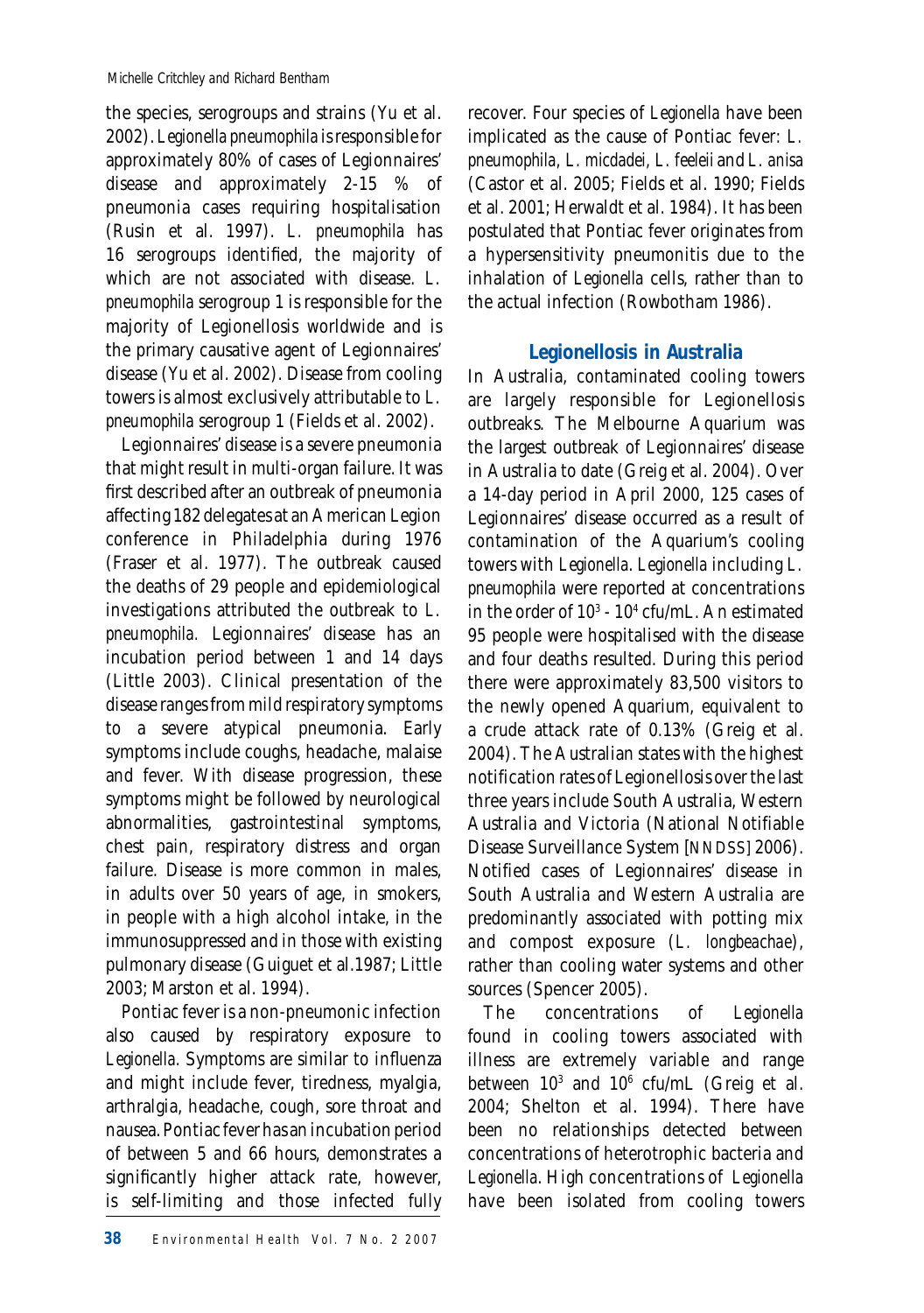which demonstrated no visible evidence of contamination and reported low plate counts (Bentham & Broadbent 1993). *Legionella* has also been shown to have symbiotic relationships with some algae and cyanobacteria (Bohach & Snyder 1983; Tison et al. 1980). Fields (2002) also reported that *L. pneumophila* was unable to grow and multiply in biofilm in the absence of protozoa. In contrast, Surman et al. (2002) demonstrated *L. pneumophila* could proliferate in biofilm in the absence of protozoa. These reports indicate that *Legionella* are opportunist organisms adapted to heterotrophic communities from which they derive their organic requirements. This in turn suggests that a number of mechanisms might operate in the colonisation and multiplication of *Legionella* in cooling towers. Effective control must address each of these survival strategies.

## **Protozoa in Cooling Towers**

Cooling tower waters with their typically high microbial load provide ideal conditions for colonisation by free living protozoa including amoebae, ciliates and flagellates (Barbaree et al. 1986; Newsome et al. 1998). Free living protozoa feed predominantly on bacteria, fungi and algae and organic detritus through phagocytosis (engulfment). However, some micro-organisms have evolved that are able to evade protozoan predation (Matz & Kjelleberg 2005). These organisms are either not able to be ingested by protozoa or are able to survive, multiply and exist within the protozoa after internalisation. *Legionella* demonstrates this capacity and can survive and multiply in the cytoplasm of free living protozoa (Abu Kwaik et al. 1998). In response to environmental variables, this endocytic relationship might range from commensalism to parasitism.

Protozoa including *Naegleria, Hartmanella,*  Vahlkampfia, Acanthamoeba, Tetrahymena and *Cyclidium* spp. have been extensively isolated from cooling tower waters (Newsome et al. 1998). Within cooling towers, protozoa are primarily found in association with biofilm on surfaces, sediment or microbial flocs. Surface grazing ciliates are almost exclusively found in association with biofilm (Huws et al. 2005). Amoebae readily expel vesicles from within the cell, especially prior to encystment. Vesicles expelled by amoebae do not adhere to surfaces and generally exist free in solution. Grazing by protozoa can produce rapid changes in the morphological and taxonomical properties of both biofilm and planktonic communities (Hahn & Hofle 2001). The spatial distribution of protozoa within biofilm is also complex. Some protozoa possess the ability to 'burrow', which might relate to their survival in biofilm (Huws et al. 2005). The temperatures that favor the growth of *Legionella* might also provide optimum conditions for the proliferation of protozoa (Berk et al. 2000). Protozoa have growth rates similar to bacteria and can multiply exponentially in short time periods. Adverse environmental conditions such as changes in temperature, pH, osmotic pressure and nutrient supply can stimulate some amoebae to encyst (Byrne & Swanson 1998). Cysts are walled dormant cells that might remain viable in the environment for many months, and can excyst again when conditions become favourable.

There are at least 13 species of amoebae and 2 species of ciliated protozoa that support intracellular replication of *Legionella* (Little 2003; Newsome et al. 1998). In many outbreaks of Legionnaires' disease, protozoa capable of harbouring *Legionella* have been isolated from the reservoir of infection (Barbaree et al. 1996; Fields et al. 1990). The encapsulation of *Legionella* within protozoa can provide protection from the external environment within cooling towers, including protection from biocides. Garcia et al. (2007) reported intracellular *L. pneumophila* within *A. polyphaga* was resistant to 1024 ppm sodium hypochlorite. Following intracellular replication, *Legionella* cells exhibit a dramatic increase in resistance to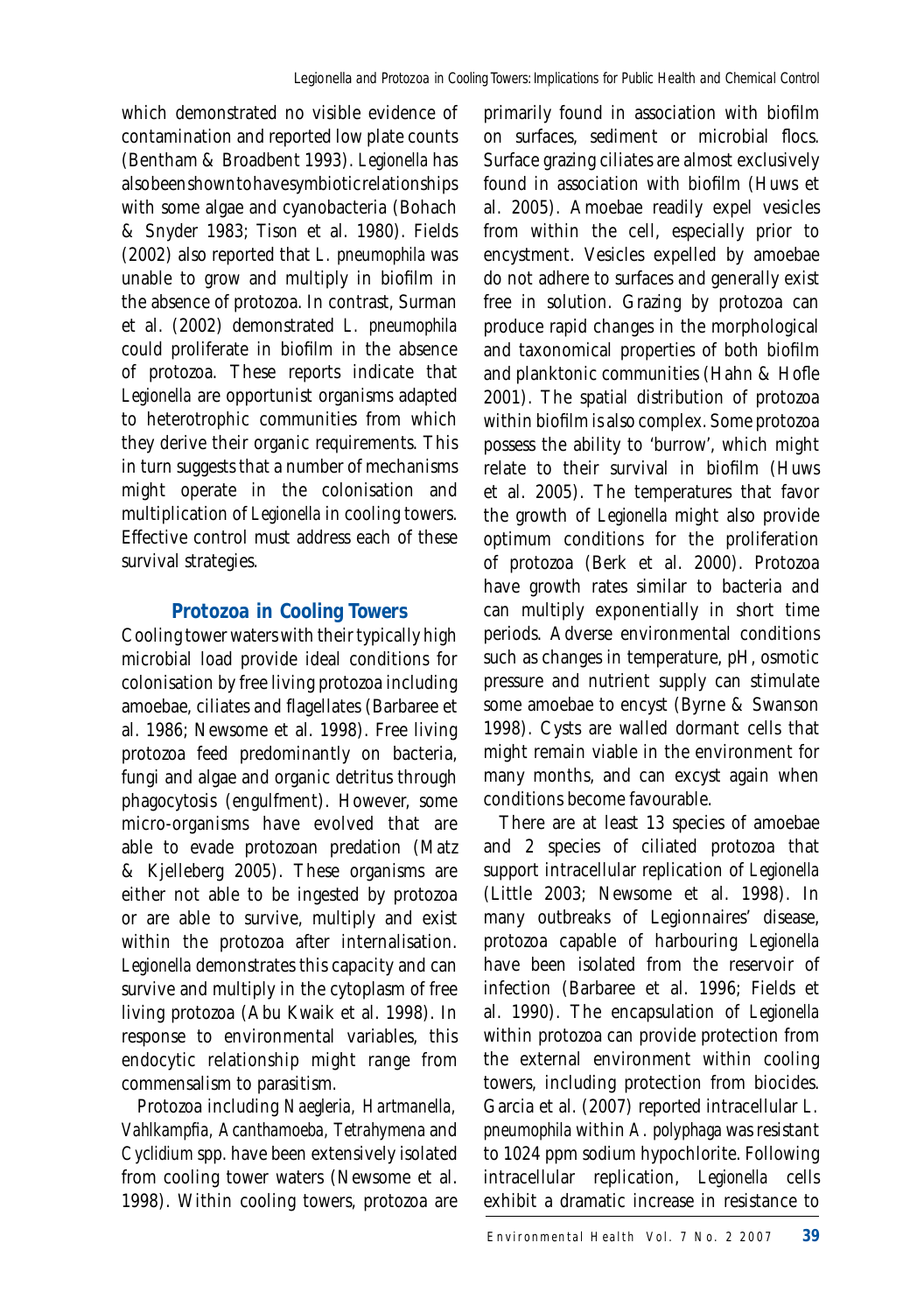conditions such as high temperatures, acidity and high osmolarity (Byrne & Swanson 1998; Abu Kwaik et al. 1997). *Legionella* released from protozoa has been reported to have significantly different morphological and chemical characteristics compared to cultured cells, demonstrating more resistance to antimicrobial agents (Cirillo & Tompkins 1994; Greub & Raoult 2003). Relationships between *Legionella* and protozoa might also be species dependent (Fields et al. 1990). The virulence of *L. pneumophila* is also maintained or even increased when grown in co-culture with amoebae (Neumeister et al. 2000). Although the regulation of virulence factors in *Legionella* is not fully understood, the potential for protozoa to increase the virulence of *Legionella* has serious public health implications. Changes in the osmolarity of cooling tower water have been suggested to increase the intracellular replication within protozoa, which might produce populations more tolerant of cooling tower environments (Neumeister et al. 2000).

## **Chemical Control of Protozoa**

Chemical treatments applied to cooling towers include biocides to inhibit microbial growth, dispersants, corrosion and scale inhibitors. Chemical biocides include metals, oxidising, non-oxidising antimicrobials and other agents such as surfactants and dispersants. Active ingredients of oxidising biocides include chlorine, bromines, chlorine dioxide, monochloramine, ozone and hydrogen peroxide. Non-oxidising biocides commonly include quaternary ammonium compounds,<br>isothiazolinones, halogenated amides, isothiazolinones, halogenated amides, guanidines, thiocyanates, thiocarbamates, halogenated glycols, aldehydes and other organic formulations. Dispersants, corrosion and scale inhibitors might include metals such as molybdenum, zinc and chromium, organics and phosphate polymers. Some of these chemicals might be stimulatory to *Legionella* growth and have the potential to influence biocide performance (States et al. 1985).

Biocides that have demonstrated activity

towards protozoa include ozone, peroxides, chlorine, halogenated bisphenols and guanidines (Barker et al. 1992; Cursons et al. 1980; Kuchta et al. 1993; Sutherland & Berk 1996). Bromines have demonstrated some activity towards vesicles from protozoa, but recent reports suggest application of these formulations might be ineffective in spa pools (Surman-Lee & Bentham 2006). However, previous research has suggested cooling tower biocides might not always have desirable effects on protozoa. Srikanth and Berk (1994) reported the exposure of *A. hatchetti* and *Cochliopodium bilimbosum* to thiocarbamate, quaternary ammonium and isothiazolinone biocides increased their resistance upon exposure to other biocides. There are also significant differences between the efficiency of cooling tower biocides to amoebae in non-cysted and encysted forms. Trophozoites have far greater susceptibility to biocides than cysts (Sutherland & Berk 1996). Cysts of *Acanthamoeba* spp. have been reported to survive disinfection by free chlorine up to 40 mg/L, far greater than concentrations employed *in situ* (De Jonckheere & van De Woorde 1976). Encystment can also provide significant protection if *Legionella* cells are contained during this process. *Legionella* cells encysted within *Acanthamoeba* spp. have been demonstrated to survive disinfection by chlorine at 50mg/L (Kilvington & Price 1990).

Research has demonstrated that amoebae expel vesicles containing *Legionella* and other bacteria prior to encystment (Berk et al. 1998). Ciliates also expel vesicles during active grazing of biofilm (Berk et al. 1998). Vesicle production might be stimulated by the presence of cooling tower biocides, which encourage amoebae to encyst (Sutherland & Berk 1992). The expelled vesicles containing *Legionella* might also demonstrate some resistance to biocides. Berk et al. (1998) investigated the resistance of *L. pneumophila*  contained in vesicles produced by two *Acanthamoeba* species against non-oxidising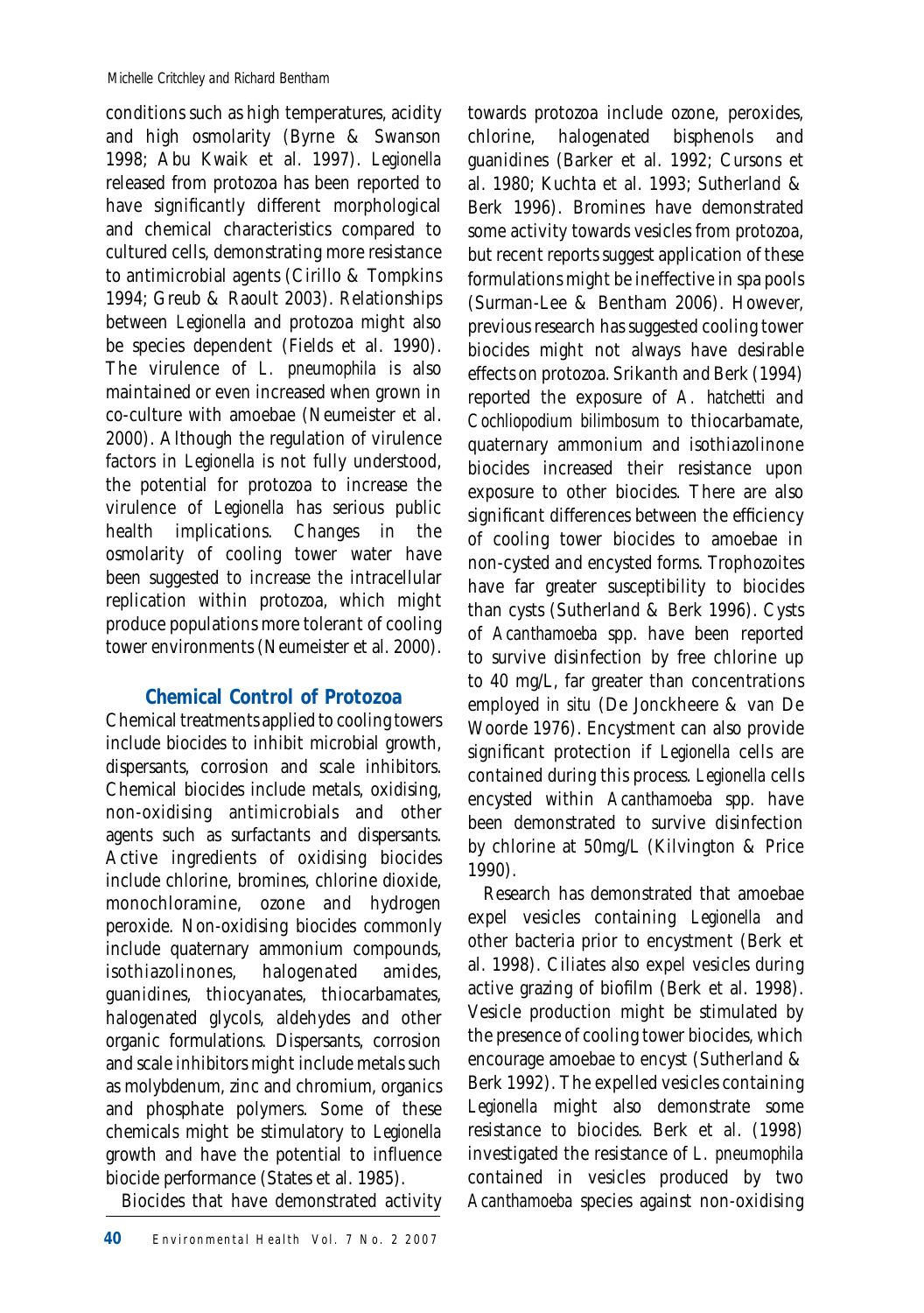biocides. After exposure to recommended dosing concentrations for contact times of 4 and 24 hours, the viability of *L. pneumophila* cells was still maintained. This has important public health implications as vesicles have been reported to contain up to 10<sup>4</sup> bacteria and the exposure dose of *Legionella* from inhalation of cooling tower drift is potentially increased (Rowbotham 1986). Rowbotham (1986) proposed that the mechanism of infection for Legionnaires' disease was through the inhalation of protozoa or vesicles containing concentrated *Legionella* cells as opposed to individual cells.

The effects of biocides against protozoa have also been reported to be species variable, which might have ramifications considering the microbial diversity of cooling towers (Cursons et al. 1980). Many of the published biocide assessments have also been performed under axenic and controlled laboratory conditions using laboratory strains, and are unlikely to be comparable to conditions in cooling towers. There is little known about biocide performance in the presence of chemical treatments such as scale and corrosion inhibitors, which might have antagonistic or synergistic effects. *In situ*, the chemical and physical characteristics of

the water and the engineered environment, including water temperature and pH, will additionally influence the effectiveness of biocides. The chemical control of protozoa in the presence of biofilm has been the subject of limited investigation (Brown & Barker 1999). Successful control will necessarily address both planktonic and sessile populations of microorganisms in the system.

#### **Conclusion**

The presence of *Legionella* in cooling towers presents significant implications for public health. Protozoa are likely to contribute to the survival of *Legionella* and their control has been proposed as a major method for minimising *Legionella* proliferation. Little effort has been directed towards the synergistic or antagonistic effects of chemical treatments in cooling tower microbial control. Cooling water systems are complex microbial ecosystems in which predator-prey relationships play a key role in dissemination of *Legionella*, leading to public health risk. Understanding the relative physical, chemical and biological contributions to these ecosystems is the pre-requisite for providing informed management strategies to protect public health.

#### *Acknowledgements*

The authors gratefully acknowledge the support of the Victorian Department of Human Services in the review of the manuscript and funding of a Public Health Research Project into chemical treatments for the control of protozoa in cooling towers.

#### *References*

- Abu Kwaik, Y., Gao, L.Y., Harb, O.S. & Stone, B.J. 1997, 'Transcriptional regulation of the macrophageinduced gene (gspA) of *Legionella pneumophila* and phenotypic characterisation of a null mutant', *Molecular Microbiology*, vol. 24, pp. 629-42.
- Abu Kwaik, Y., Gao, L.Y., Stone, B.J. & Harb, O.S. 1998, 'Invasion of mammalian and protozoan cells by *Legionella pneumophila*', *Bulletin of the Institut Pasteur*, vol. 96, pp. 237-47.
- Addiss, D.G., Davis, J.P., Laventure, M., Wand, P.J., Hutchinson, M.A. & McKinney R.M. 1989, 'Communityacquired Legionnaires' disease associated with a cooling tower: Evidence for longer-distance transport of *Legionella pneumophila*', *American Journal of Epidemiology*, vol. 130, no. 3, pp. 557-68.
- Australian Standards/New Zealand Standards 2000, *Air-handling and Water Systems of Buildings Microbial Control Part 1: Design, Installation and Commissioning, AS/NZS 3666.1:2002, Jointly* published by Standards Australia International Ltd, Sydney, NSW and Standards New Zealand, Wellington, NZ.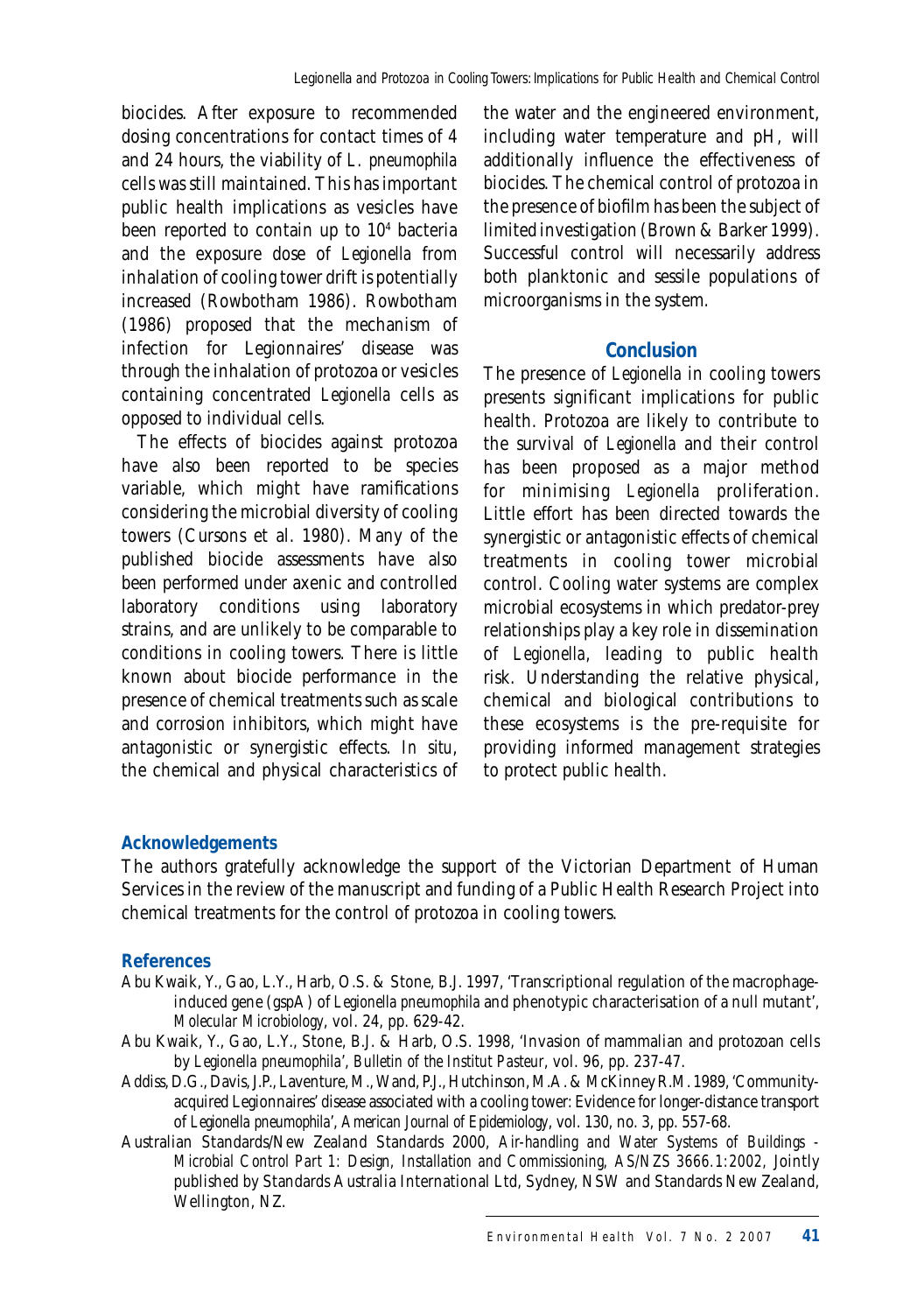- Barbaree, J.M., Fields, B.S., Feeley, J.C., Gorman, G.W. & Martin, W.T. 1986, 'Isolation of protozoa from water associated with a Legionellosis outbreak and demonstration of intercellular multiplication of *Legionella pneumophila*', *Applied and Environmental Microbiology*, vol. 51, no. 2, pp. 422-24.
- Barker, J., Broen, M.R., Collier, P.J., Farrell, I. & Gilbert, P. 1992, 'Relationship between *Legionella pneumophila* and *Acanthamoeba polyphaga*: Physiological status and susceptibility to chemical inactivation', *Applied and Environmental Microbiology*, vol. 58, no. 8, pp. 2420-25.
- Bentham, R.H. 2000, 'Routine sampling and the control of *Legionella* spp. in cooling tower water systems', *Current Microbiology*, vol. 41, no. 4, pp. 271-5.
- Bentham, R.H. 1993, 'Environmental factors affecting the colonization of cooling towers by *Legionella* spp. in South Australia', *International Biodeterioration and Biodegradation*, vol. 31, no. 1, pp. 55-63.
- Bentham, R.H. and Broadbent, C. R. 1993, 'A model for autumn outbreaks of Legionnaires' disease associated with cooling towers, linked to system operation and size', *Epidemiology and Infection*, vol. 111, no. 2, pp. 287-95.
- Bentham, R.H., Broadbent, C.R. & Marwood, L.N. 1993, 'The influence of the sessile population in the *Legionella* colonization of cooling towers', in Legionella*: Current Status and Emerging Perspectives*, eds J.M. Barbaree, R.F. Breiman, & A.P. Dufour, ASM Press, Washington DC.
- Berk, S.G., Gunderson, J.H., Ventrice, J.A., Faron, A.L. & Farone, M.B. 2000, 'An approach for detecting cooling tower amoebae infected with new potentially pathogenic *Legionellae'*, *5th International Conference on Legionella*, Ulm, Germany, 26-29 September.
- Berk, S.G., Ting, R.S., Turner, G.W. and Ashburn, R.J. 1998, 'Production of respirable vesicles containing live *Legionella pneumophila* cells by two *Acanthamoeba* spp.', *Applied and Environmental Microbiology*, vol. 64, no. 1, pp. 279-86.
- Bohach, G.A. & Snyder, I.S. 1983, 'Cyanobacterial stimulation of growth and oxygen uptake by *Legionella pneumophila*', *Applied and Environmental Microbiology*, vol. 46, no. 2, pp. 528-31.
- Brown, M.R.W. & Barker, J. 1999, 'Unexplored reservoirs of pathogenic bacteria: Protozoa and biofilms', *Trends in Microbiology*, vol. 7, no. 1, pp. 46-50.
- Byrne, B. & Swanson, M.S. 1998, 'Expression of *Legionella pneumophila* virulence traits in response to growth conditions', *Infection and Immunity*, vol. 66, no.7, pp. 3029-34.
- Castor, M.L., Wagstrom, E.A., Danila, R.N., Smith, K.E., Naimi, T.S., Besser, J.M., Peacock, K.A., Juni, B.A., Hunt, J.M., Bartkus, J.M., Kirkhorn, S.R. & Lynfield, R. 2005, 'An outbreak of Pontiac fever with respiratory distress among workers performing high-pressure cleaning at a sugar-beet processing plant', *Journal of Infectious Disease*, vol. 191, no. 9, pp. 1530-37.
- Cirillo, J.D. & Tompkins, L.S. 1994, 'Growth of *Legionella pneumophila* in *Acanthamoeba castellanii* enhances invasion', *Infection and Immunity*, vol. 62, no. 8, pp. 3254-61.
- Cursons, R.T.M., Brown, T.J. & Keys, E.A. 1980, 'Effect of disinfectants on pathogenic free-living amoebae in axenic conditions', *Applied and Environmental Microbiology*, vol. 40, no. 1, pp. 62-6.
- De Jonckheere, J.F. & van De Woorde, H. 1976, 'Differences in destruction of cysts of pathogenic and nonpathogenic *Naegleria* and *Acanthamoeba* by chlorine', *Applied and Environmental Microbiology*, vol.31, pp. 394-7.
- Devos, L., Boon, N. & Verstraete, W. 2005, '*Legionella pneumophila* in the environment: The occurrence of a fastidious bacterium in oligotrophic conditions', *Reviews in Environmental Science and Biotechnology*, vol. 4, pp. 61-74.
- Donlan, R.M. 2002, 'Biofilms: Microbial life on surfaces', *Emerging Infectious Disease*, vol. 8, no. 9, pp. 881-90.
- Fields, B.S., Barbaree, J.M., Sanden, G.N. & Morrill, W.E. 1990, 'Virulence of a *Legionella anisa* strain associated with Pontiac fever: An evaluation using protozoan, cell culture and guinea pig models', *Infection and Immunity*, vol. 58, no. 9, pp. 3139-42.
- Fields, B.S., Benson, R.F. & Besser, R.E. 2002, '*Legionella* and Legionnaires' Disease: 25 years of investigation', *Clinical Microbiology Reviews*, vol. 15, no. 3, pp. 506-26.
- Fields, B.S., Haupt, T., Davis, J.P., Arduino, M.J., Miller, P.H. & Butler, J.C. 2001, 'Pontiac fever due to *Legionella micdadei* from a whirlpool spa: Possible role of bacterial endotoxin', *Journal of Infectious Disease*, vol. 184, no. 10, pp. 1289-92.
- Fliermans, C.B., Cherry, W.B., Orrison, L.H., Smith, S.J., Tison, D.L. & Pope, D.H. 1981, 'Ecological distribution of *Legionella pneumophila*', *Applied and Environmental Microbiology*, vol. 41, no. 1, pp. 9-16.
- Fraser, D.W., Tsai , T.R., Orenstein, W., Parkin, W.E., Beecham, H.J., Sharrar, R.G., Harris, J., Mallison, G.F., Martin, S.M., McDade, J.E., Shepard, C.C. & Brachman, P.S. 1977, 'Legionnaires' disease: Description of an epidemic of pneumonia', *The New England Journal of Medicine*, vol. 297, no. 22, pp. 1189-97.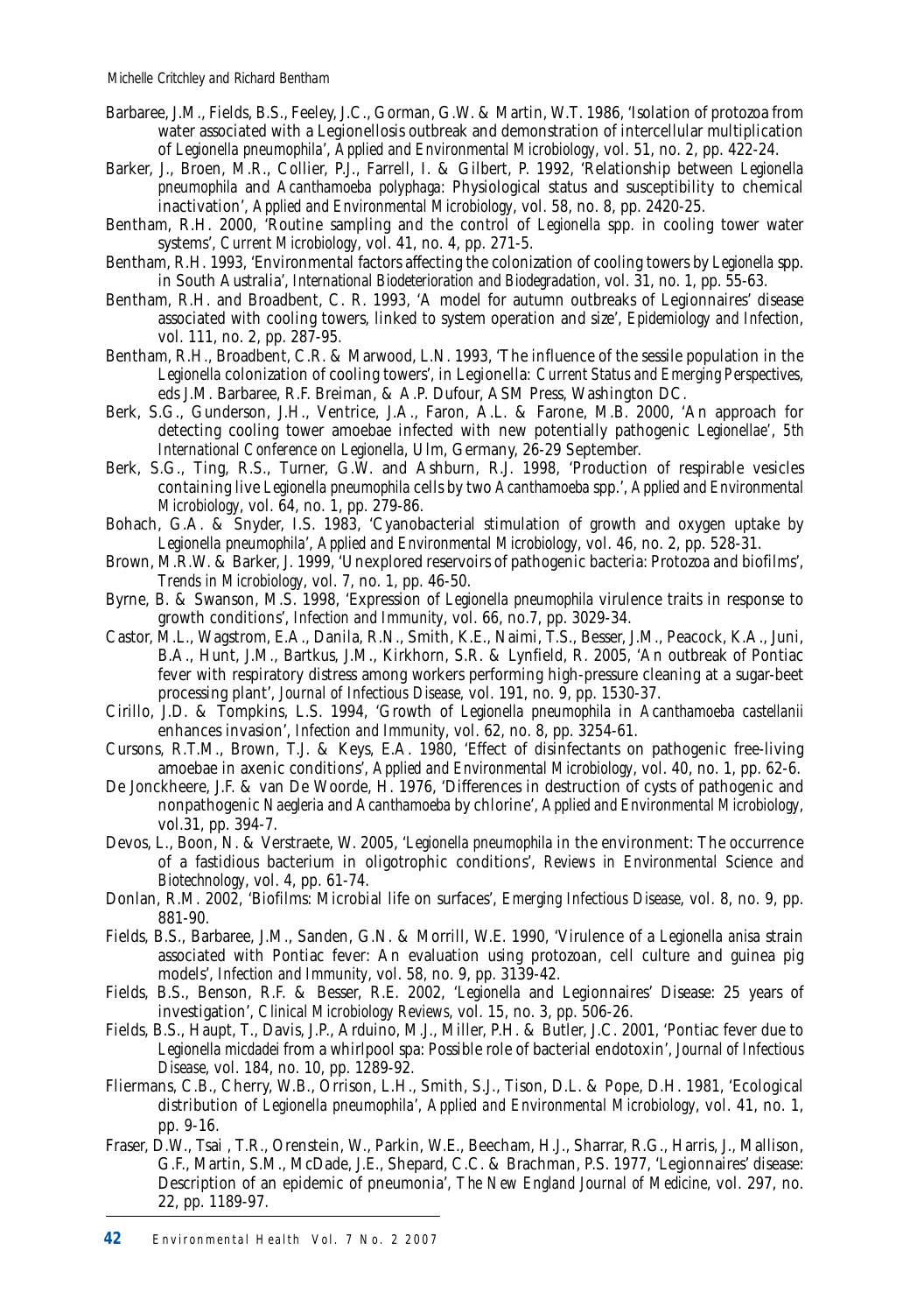- Garcia, M.T., Jones, S., Pelaz, C, Millar R.D. and Abu Kwaik Y. 2007, '*Acanthamoeba polyphaga*  resuscitates viable non-culturable *Legionella pneumophila* after disinfection', *Environmental Microbiology*, vol. 6, no. 5, pp. 1267-77.
- Gilbert, P., Das, J.R., Jones, W.V. & Allison, D.G. 2001, 'Assessment of resistance towards biocides following the attachment of micro-organisms to, and growth on, surfaces', *Journal of Applied Microbiology*, vol. 91, pp. 248-54.
- Greig, J.E., Carnie, J.A., Tallis, G.F., Ryan, N.J., Tan, A.G., Gordon, I.R., Zwolak, B., Leydon, J.A., Guest, C.S. & Hart, W.J. 2004, 'An outbreak of Legionnaires' disease at the Melbourne aquarium, April 2000: Investigation and case-control studies', *Medical Journal of Australia*, vol. 180, pp. 566-72.
- Greub, G. & Raoult, D. 2003, 'Morphology of *Legionella pneumophila* according to their location within *Hartmanella vermiformis*', *Research in Microbiology*, vol.154, pp. 619-21.
- Guiguet, M., Pierre, J., Brun, P., Berthelot, G., Gottot, S., Gilbert, C. & Valleron, A.J. 1987, 'Epidemiological survey of a major outbreak of nosocomial Legionellosis', *International Journal of Epidemiology*, vol. 16, no. 3, pp. 466-71.
- Hahn, M.W. & Hofle, M.G. 2001, 'Grazing of protozoa and its effect on populations of aquatic bacteria', *FEMS Microbial Ecology*, vol. 35, pp. 113-21.
- Herwaldt, L.A., Gorman, G.W., McGrath, T., Toma, S., Brake, B., Hightower, A.W., Jones, J., Reingold, A.L., Boxer, P.A. & Tang, P.W. 1984, 'A new *Legionella* species, *Legionella feeleii* species nova, causes Pontiac fever in an automobile plant', *Annals of Internal Medicine* vol. 100, no. 3, pp. 333-8.
- Huws, S.A., McBain, A.J. & Gilbert, P. 2005, 'Protozoan grazing and its impact upon population dynamics in biofilm communities', *Journal of Applied Microbiology*, vol. 98, no. 1, pp. 238-44.
- Kilvington, S. & Price, J. 1990, 'Survival of *Legionella pneumophila* within cysts of *Acanthamoeba vermiformis* following chlorine exposure', *Journal of Applied Bacteriology*, vol. 68, pp. 519-23.
- Kuchta, J.M., Navratil, J.S., Shepherd, M.E., Wadowsky, R.M., Dowling, J.N., States, S.J. & Yee, R. B. 1993, 'Impact of chlorine and heat on the survival of *Hartmanella vermiformis* and subsequent growth of *Legionella pneumophila*', *Applied and Environmental Microbiology*, vol. 59, no. 12, pp. 4096-100.
- La Scola, B., Audic, S., Robert, C., Jungang, L., de Lamballerie, X., Drancourt, M., Birtles, R., Claverie, J.M. & Raoult, D. 2003, 'A giant virus in amoebae', *Science*, vol. 299, pp. 2033-35.
- Little, K. 2003, 'Legionellosis: Epidemiology, management and prevention', *Nursing Times*, vol. 99, no. 47, pp. 28-9.
- Marston, B.J., Lipman, H.B. & Breiman, R.F. 1994, 'Surveillance for Legionnaires' disease. Risk factors for morbidity and mortality', *Archives in Internal Medicine*, vol. 154, no. 21, pp. 2417-22.
- Matz, C. & Kjelleberg, S. 2005, 'Off the hook: How bacteria survive protozoan grazing', *Trends in Microbiology*, vol. 13, no. 7, pp. 302-7.
- Morgenroth, E. & Wilderer, P.A. 2000, 'Influence of detachment mechanisms of competition in biofilms', Water Research, vol. 34, no. 2, pp. 417-26.
- Murga, R., Forster, T.S., Brown, E., Pruckler, J.M., Fields, B.S. & Donlan, R.M. 2001, 'The role of biofilms in the survival of *Legionella pneumophila* in a model potable water system', *Microbiology*, vol. 147, pp. 3121-26.
- Neumeister, B., Reiff, G., Faigle, M., Dietz, K., Northoff, H. & Lang, F. 2000, 'Influence of Acanthamoeba castellanii on intercellular growth of different *Legionella* species in human monocytes', *Applied and Environmental Microbiology*, vol. 66, no. 3, pp. 914-19.
- Newsome, A.L., Scott, T.M., Benson, R.F. & Fields, B.S. 1998, 'Isolation of an amoeba naturally harboring a distinctive *Legionella* species', *Applied and Environmental Microbiology*, vol. 64, no. 5, pp. 1688-93.
- Nguyen, T.M., Ilef, D., Jarraud, S., Rouil, L., Campese, C., Che, D., Haeghebaert, S., Ganiayre, F., Marcel, F., Etienne, J. & Desenclos, J.C. 2006, 'A community-wide outbreak of Legionnaires disease linked to industrial cooling towers: How far can contaminated aerosols spread?', *Journal of Infectious Disease*, vol. 193, no. 1, pp. 102-11.
- National Notifiable Disease Surveillance System (NNDSS) 2006, <http://www9.health.gov.au/ cda/Source/CDA-index.cfm> 9 October 2006.
- Rice, S.R., Givskov, M., Steinberg, S. & Kjelleberg, S. 1999, 'Bacterial signals and antagonists: The interaction between bacteria and higher organisms', *Journal of Molecular and Microbiological Biotechnology*, vol. 1, no. 1, pp. 23-31.
- Rowbotham, T.J. 1986, 'Current views on the relationships between amoebae, *Legionellae* and man', *Israel Journal of Medical Sciences*, vol. 22, pp. 678-89.